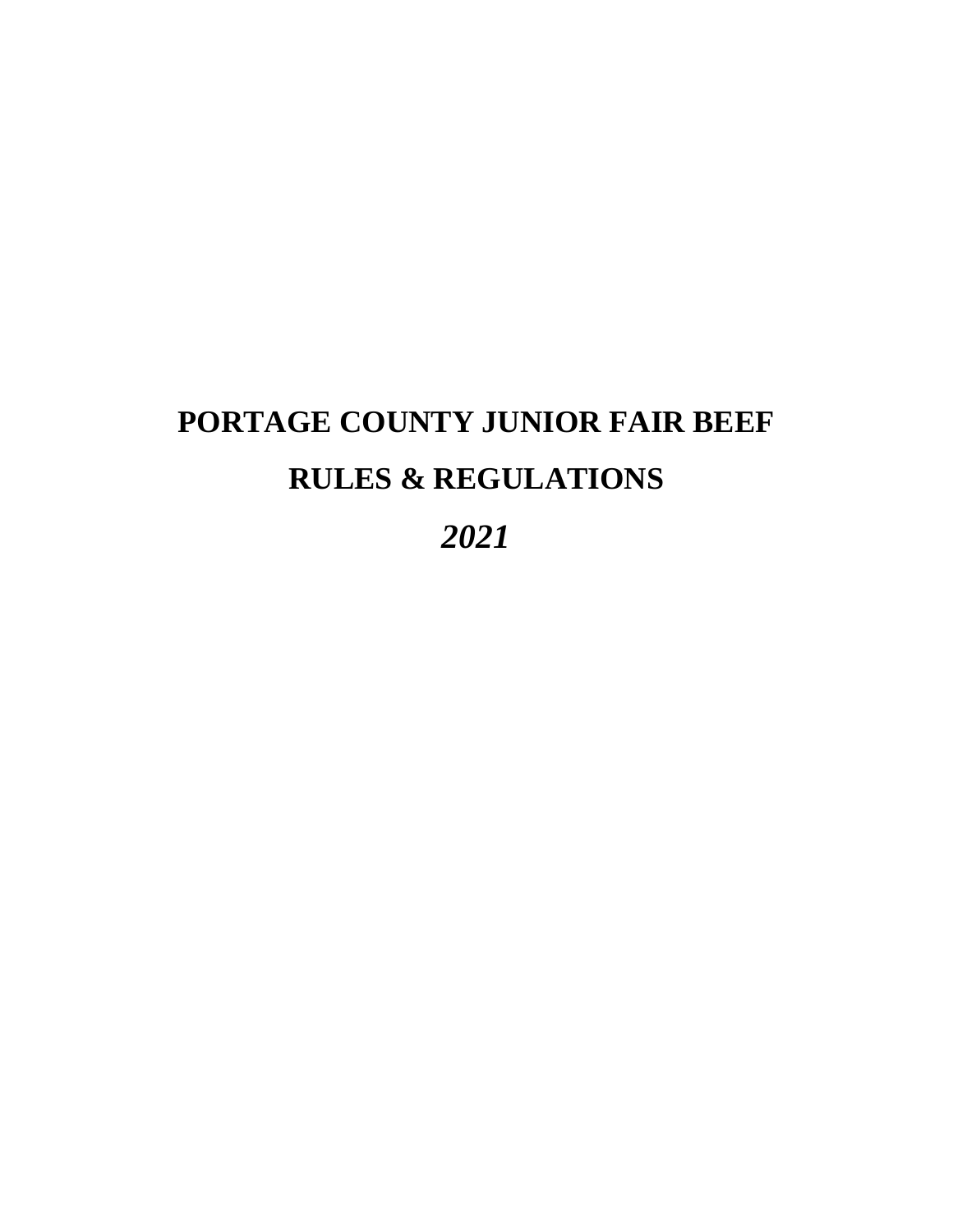## **Table of Contents**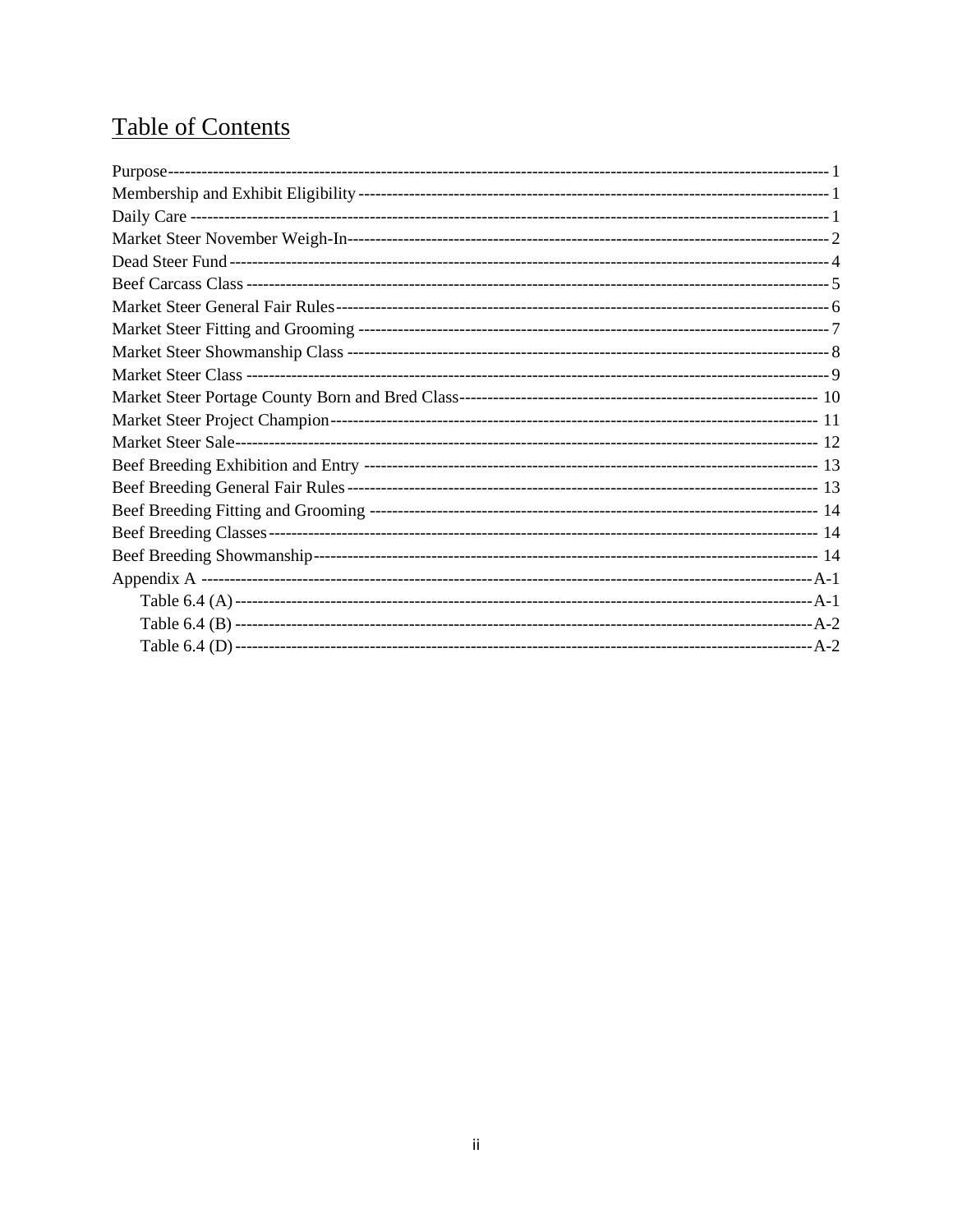#### 1. Purpose

- 1.1 The following rules established and approved by the Portage County Junior Fair Beef Committee, hereafter referred to as the Beef Committee, and the Portage County Randolph Senior Fair Board are binding upon all Portage County Junior Fair Beef exhibitors. Changes may be made as needed by the Portage County Junior Fair Beef Committee in cooperation with the Portage County Randolph Senior Fair Board. Exhibitors will be notified of any changes.
- 1.2 The responsibility of knowing and understanding any and all rules pertaining to the Randolph Portage County Junior Fair shall belong to the junior fair exhibitor and their parents/legal guardian.

#### 2. Membership and Exhibit Eligibility

- 2.1 Junior Fair market steer project members must be 8 years old and in the third grade or 9 years of age or older and under 19 years of age on January  $1<sup>st</sup>$  of the year in which they will exhibit. *(9/2003)*
- 2.2 FFA market steer project members must be under 19 years of age on January 1 of the year in which they will exhibit.
- 2.3 Junior Fair beef breeding project members will follow Ohio 4-H membership guidelines. FFA beef breeding project members will follow Portage County Randolph Fair guidelines for FFA.
- 2.4 All Junior Fair Beef exhibitors and their families will adhere to the rules outlined by the Portage County Junior Fair Beef Committee and the Portage County Randolph Fair as established for junior fair beef projects. Exhibitors must also adhere to the rules adapted by the Portage County Randolph Fair in accordance with the Ohio Livestock Show Reform Act, Ohio Livestock Tampering and Exhibition Rules and the Portage County Junior Fair Code of Conduct.
- 2.5 Any Portage County 4-H Club with beef project members must have all money and fees due, paid in full prior to the next year's weigh-in, or that club's members will not be eligible for weigh-in. *(11/2007)*

#### 3. Daily Care

- 3.1 Junior Fair exhibitor agrees to abide by the committee's guidelines for proper care and animal health as outlined below:
	- (A) Exhibitor must have adequate facilities for the project(s) including:
		- (i) Good clean box stall; well-lit and separated from any other species of livestock.
		- (ii) Stall must be well constructed and adequately sized to house the steer(s).
		- (iii) Proper feeding area, manger for hay and adequate, clean water facilities.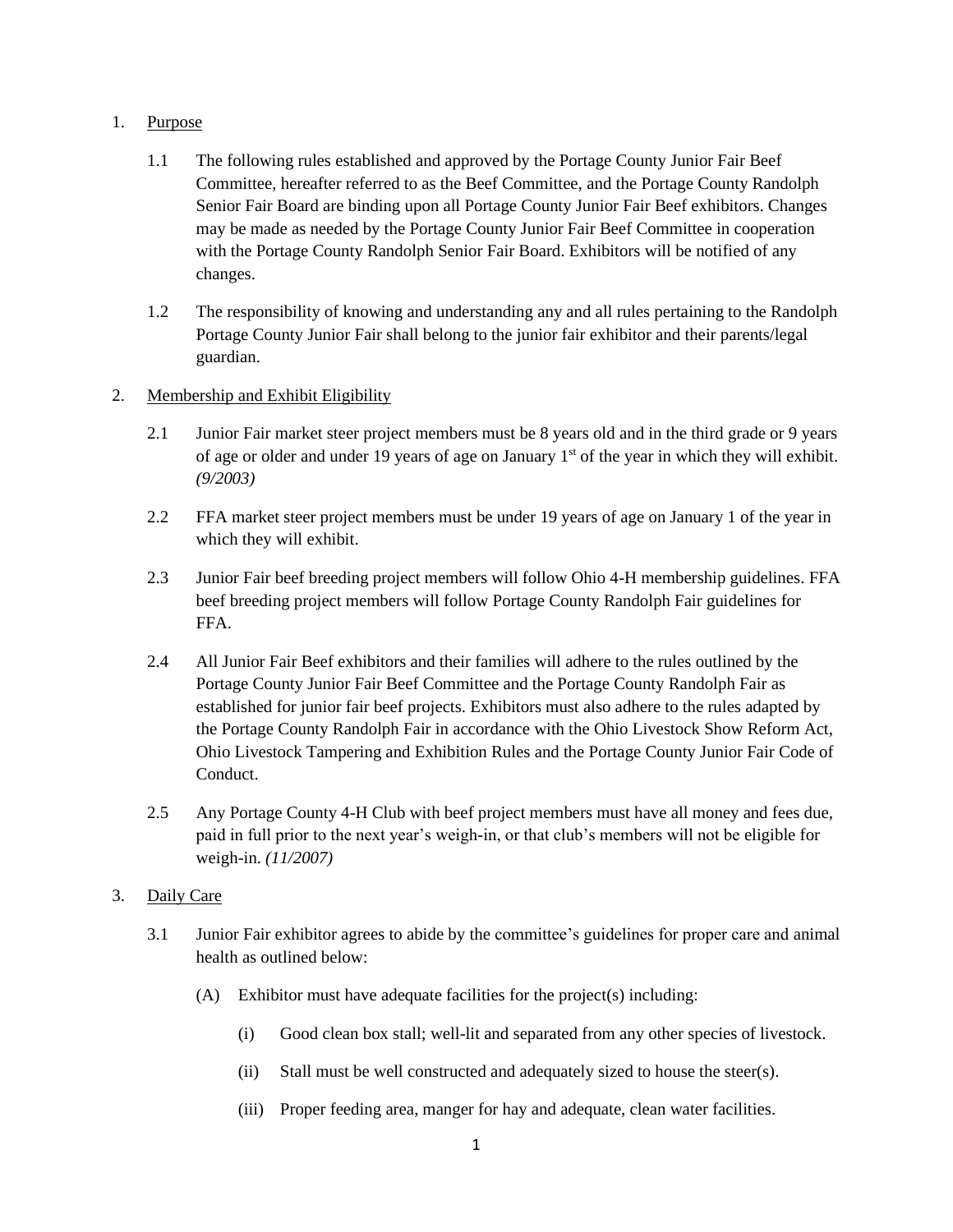- (B) The steer(s) must be under daily care of the Junior Fair exhibitor, however, it is not necessary to keep the steer(s) at the owner's premises.
- (C) Steer(s) can be kept at a premise other than the owner's at the discretion of the Beef Committee. A written request from the member is required and must be submitted at or before the November weigh-in. Steer(s) must remain in Portage County.
- (D) The exhibitor agrees to take full precautions against their steer(s) getting loose. Should the steer(s) become lost at any time, the full responsibility to correct the situation lies with the Junior Fair exhibitor and their parents, not the Beef Committee.
- 3.2 At least two (2) home visits made by an assigned member of the Beef Committee may be required in order for a Junior Fair Market Steer exhibitor to participate in the Portage County Randolph Junior Fair. More visits may be made if deemed necessary. *(10/2002)*

#### 4. Market Steer November Weigh-In

- 4.1 Mandatory weigh-in will take place the Saturday before Thanksgiving. Weigh-in is mandatory for Market Beef during assigned day, time and location. Exceptions must be approved by Sr. Fair Board Market Livestock Committee.
- 4.2 All steers will be positively identified at the mandatory weigh-in.
- 4.3 All steers must be in the possession of the Junior Fair exhibitor by the mandatory weigh-in.
- 4.4 Steers will be purebred or crossbred of domestic cattle breeds. The exhibitor or exhibitor's family member must declare the breed designation of each market steer weighed in. Although registration papers are not required, the procedure for determining a steer's eligibility to be tagged in as a purebred will follow the breed standards for registration as a purebred. Current breed standards can be determined by contacting the respective breed association. The Beef Committee does not recognize "low percentage" designations for breed associations (i.e. Mainetainers, Shorthorn Plus) and steers with such designations will be tagged in as crossbred.
- 4.5 The recommended age of a market steer at harvest is 14 to 20 months. Therefore, steers should be between 5 and 11 months old at the November weigh-in.
- 4.6 Number of steers permitted to weigh-in:
	- (A) Market steer project exhibitors are limited to showing one steer at the fair until after they have completed one year in the steer project.
	- (B) First year market steer project exhibitors may weigh-in up to three (3) steers at November weigh-in. First year market steer project exhibitors are eligible to take one (1) steer to the fair and one (1) steer to carcass. *(4/2010)*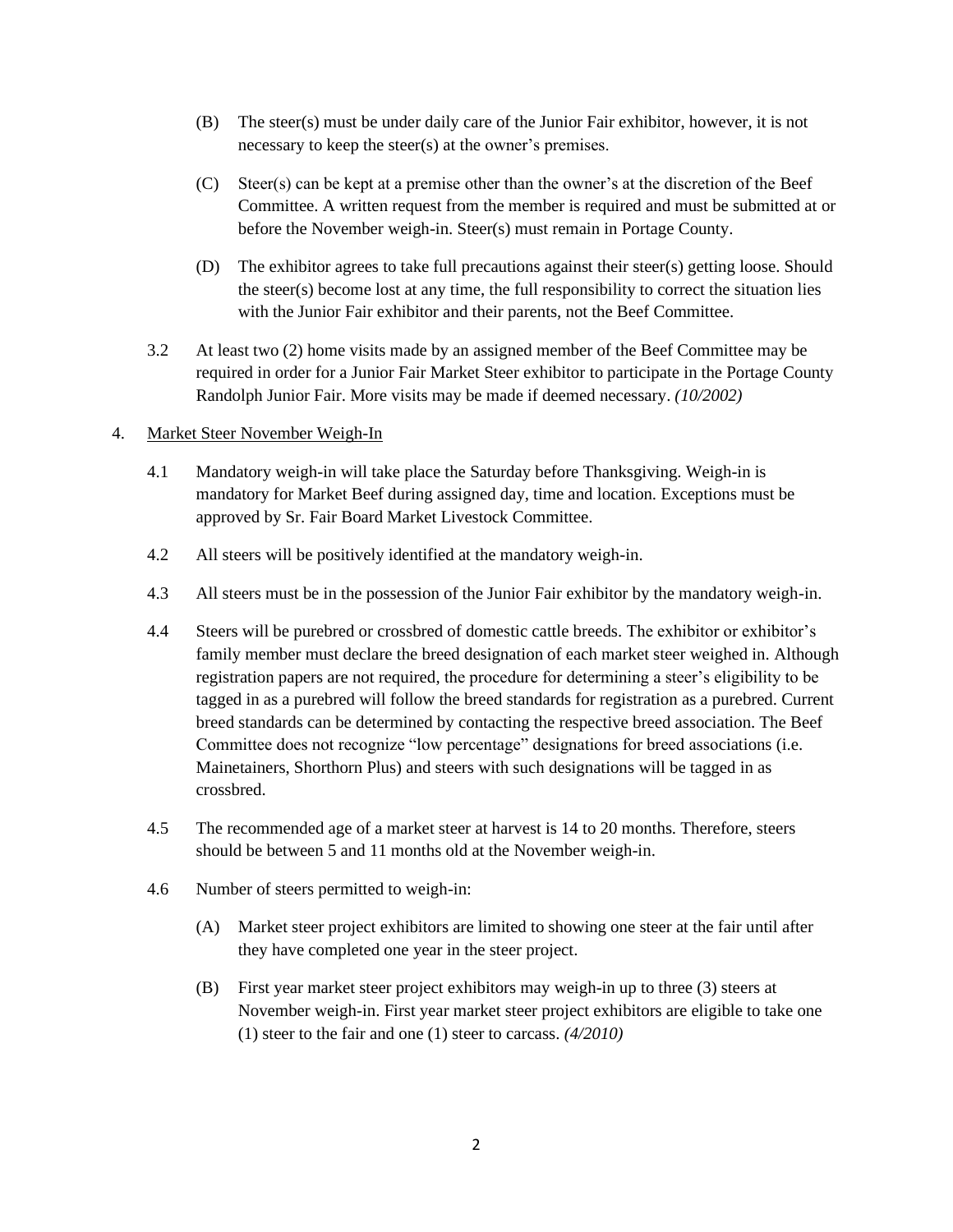- (C) Second year or above market steer project exhibitors may weigh-in up to four (4) steers at November weigh-in. Second year or above market steer project exhibitors are eligible to take up to two (2) steers to the fair and one (1) steer to carcass subject to the following requirements:
	- (i) If a market steer exhibitor weighs-in four (4) steers and does not participate in carcass class, the project exhibitor is only eligible to take one (1) steer to the fair.
	- (ii) If a second year or above market steer exhibitor weighs-in only three (3) steers, that market steer exhibitor is eligible to take up to two (2) steers to the fair even if that market steer project exhibitor does not participate in carcass class.
- (D) Each market steer family (comprised of siblings who house their market steer projects together) is eligible to designate up to one (1) steer as their family extra. The family extra steer is eligible to be exhibited at the fair or in carcass class by any member of said market steer family, according to the eligibility outlined above. The family extra steer will count towards the eligibility restrictions of one of the market steer project exhibitors within said market steer family.
- 4.7 All market steers should be dehorned and castrated before the November weigh-in and must be before the fair.
- 4.8 The following fees are mandatory and will be collected at the November weigh-in:
	- (A) Dead Steer Fund: Each market steer project exhibitor will pay \$2.00 per 100 pounds of their steer(s) weight at the time of the weigh-in. This fee is due at the time of the November weigh-in and will be placed into a special fund to be administered by the Beef Committee. In the event an exhibitor's market steer dies this fund will be used to partially reimburse the market steer exhibitor according to the conditions and requirements that are outlined in *Section 5*.
	- (B) A nominal fee, predetermined by the Beef Committee, will be paid at the November weigh-in by each market steer project exhibitor per market steer going to the fair for a buyer promotional photograph to be taken during the fair.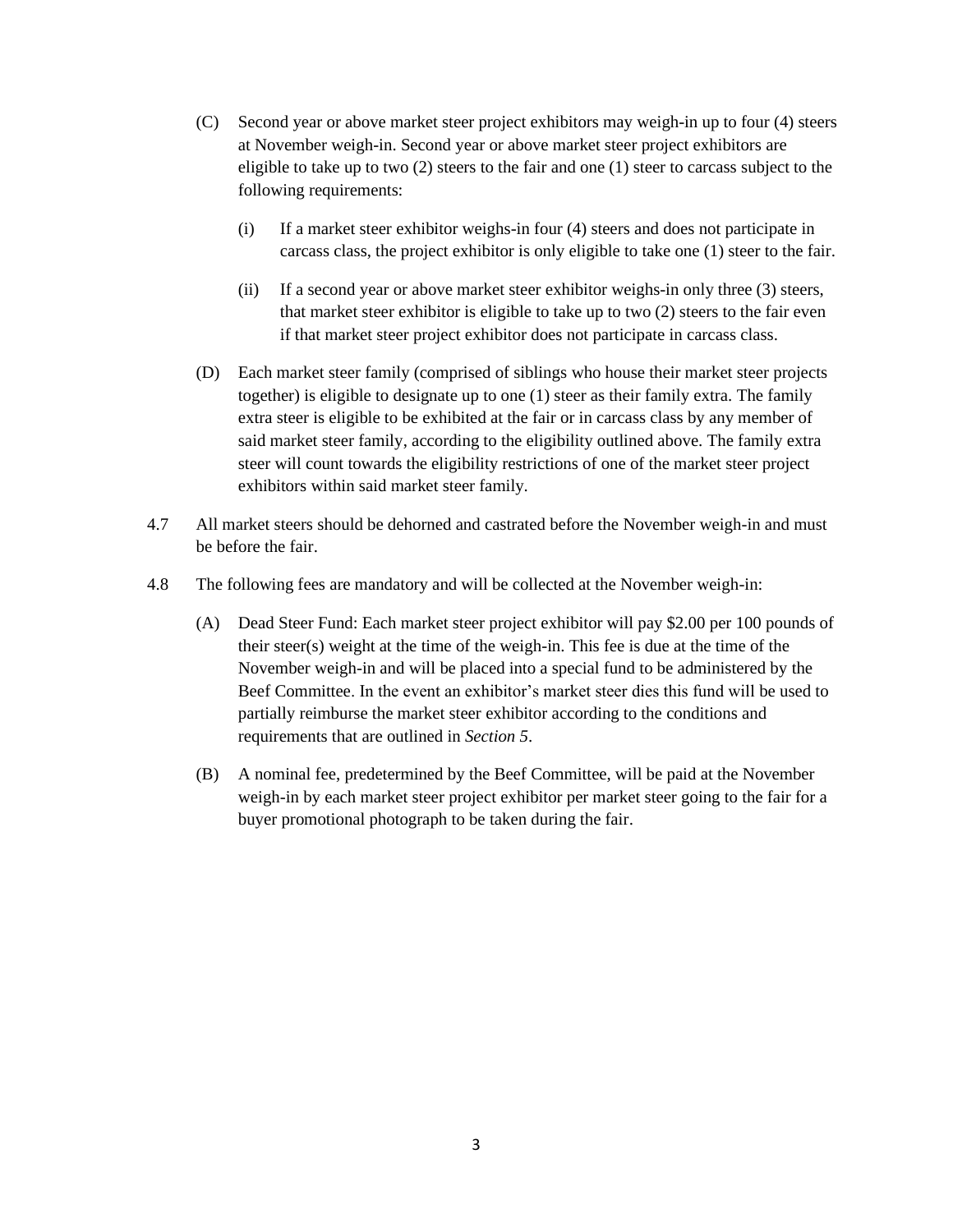#### 5. Dead Steer Fund

- 5.1 The purpose of this fund was designed to financially help a market steer exhibitor in the event the exhibitor's market steer dies.
- 5.2 If an exhibitor's market steer dies the loss notification procedure will be as follows:
	- (A) The market steer exhibitor notifies his/her advisor.
	- (B) The advisor notifies the beef committee president.
	- (C) A beef committee member must verify the identification of the steer before disposal of the carcass.
- 5.3 In order for a claim to be valid and payable, the following conditions must be met:
	- (A) The identification of the market steer must be verified by a beef committee member according to *Rule 5.2 (C)*.
	- (B) The market steer may not be harvested.
	- (C) This insurance policy expires at the end of the Market Steer sale on Saturday of the fair. Any losses after the end of the Market Steer sale will not be payable through the Dead Steer Fund.
- 5.4 The amount of the claim check will be determined as follows:
	- (A) The base amount of the claim check will be based on the market steers weight at the November weigh-in. The dollar amount per pound will be set at the February beef committee meeting.
	- (B) In addition to the base amount of the claim check, \$1.00 dollar per day will be added from the November weigh-in date to the date the market steer dies.
	- (C) In the event the total claim amount, in a given year, exceeds the total available funds in the Dead Steer Fund, all claim amounts will be adjusted so that the total claim amount is equal to or less than the available funds. This rule supersedes both *Rule 5.4 (A)* and *Rule 5.4 (B)*.
- 5.5 All claim checks will be distributed when the checks from the current year's market steer sale are released, typically around the beginning of October.
- 5.6 Under no circumstances shall the Beef Committee, as administrators of the Dead Steer Fund, be responsible for any amount in excess of the funds available.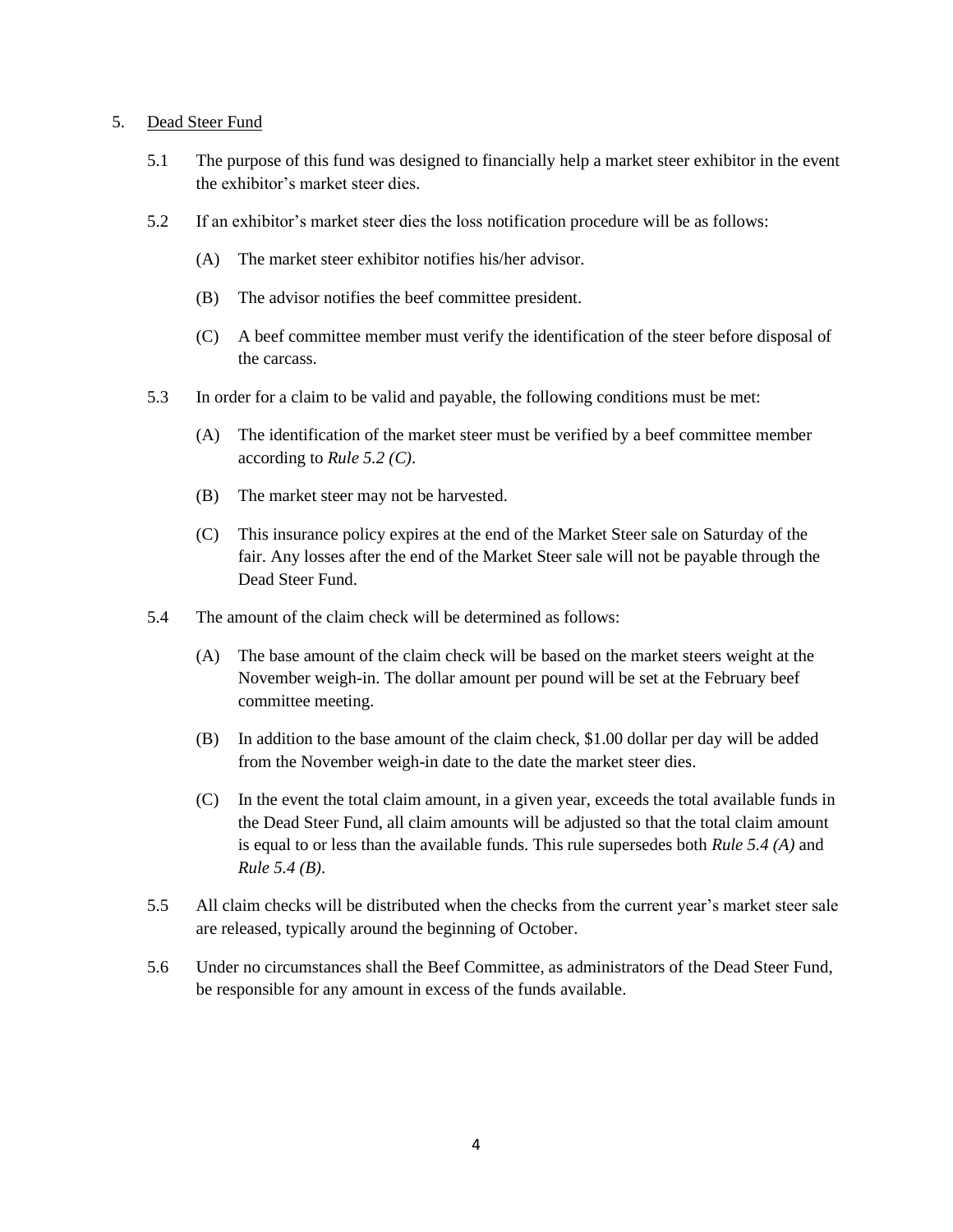#### 6. Beef Carcass Class

- 6.1 The carcass class will be shown on the hoof the week before the fair, or as determined by the Beef Committee, and then will be judged on the rail. All exhibitors will be notified when the results of the contest will be announced, typically at the processor's facility, so that anyone interested can attend and learn what made any one carcass grade higher than another.
- 6.2 All steers will be weighed in during carcass class. Any steer that weighs less than 850 pounds and/or has not gained at least an average of 1.5 pounds per day since November weigh-in will be ineligible for carcass.
- 6.3 A maximum of one hundred (100) points will be awarded to determine the placement of the market steers in the carcass class. The points will be awarded in the following manner:
	- (A) A maximum of ten (10) points will be awarded based on rate of gain as outlined in *Table 6.4 (A)* found in *Appendix A*. Rate of gain is calculated by dividing the difference between the carcass weigh-in and the November weigh-in by the number of days between the two weigh-ins.
	- (B) A maximum of ten (10) points will be awarded based on dressing percentage as outlined in *Table 6.4 (B)* found in *Appendix A*. Dressing percentage is calculated by dividing the steers hanging weight by the weight of the steer at carcass weigh-in.
	- (C) A maximum of five (5) points will be awarded based on the completion of the exhibitor's record book. This will be judged on carcass night by a committee made up of members of the Beef Committee.
	- (D) A maximum of five (5) points will be awarded based on the exhibitor's ability to lead his/her steer as outlined in *Table 6.4 (D)* found in *Appendix A*. Carcass leading scores shall be posted immediately following the leading portion of the contest. An appeal may be made within ten (10) minutes of the points being posted to the judging committee. The ultimate decision lies with the judging committee.
	- (E) A maximum of seventy (70) points will be awarded by the carcass judge based on characteristics of the hanging carcass.
- 6.4 Only the Grand Champion Carcass and the Reserve Champion Carcass will be sold through the Junior Fair Market Livestock Auction at the fair.
- 6.5 The Grand Champion Carcass and the Reserve Champion Carcass will be sold per pound by hanging weight.
- 6.6 Other participants have the option to sell their entries independently, keep the carcass for themselves, or have the carcass bought at a pre-set rate by the packer.
- 6.7 Completed processing cuts sheets for carcass steers shall be provided by the exhibitor at carcass class. If a cut sheet is not provided, the standard cut sheet will be used.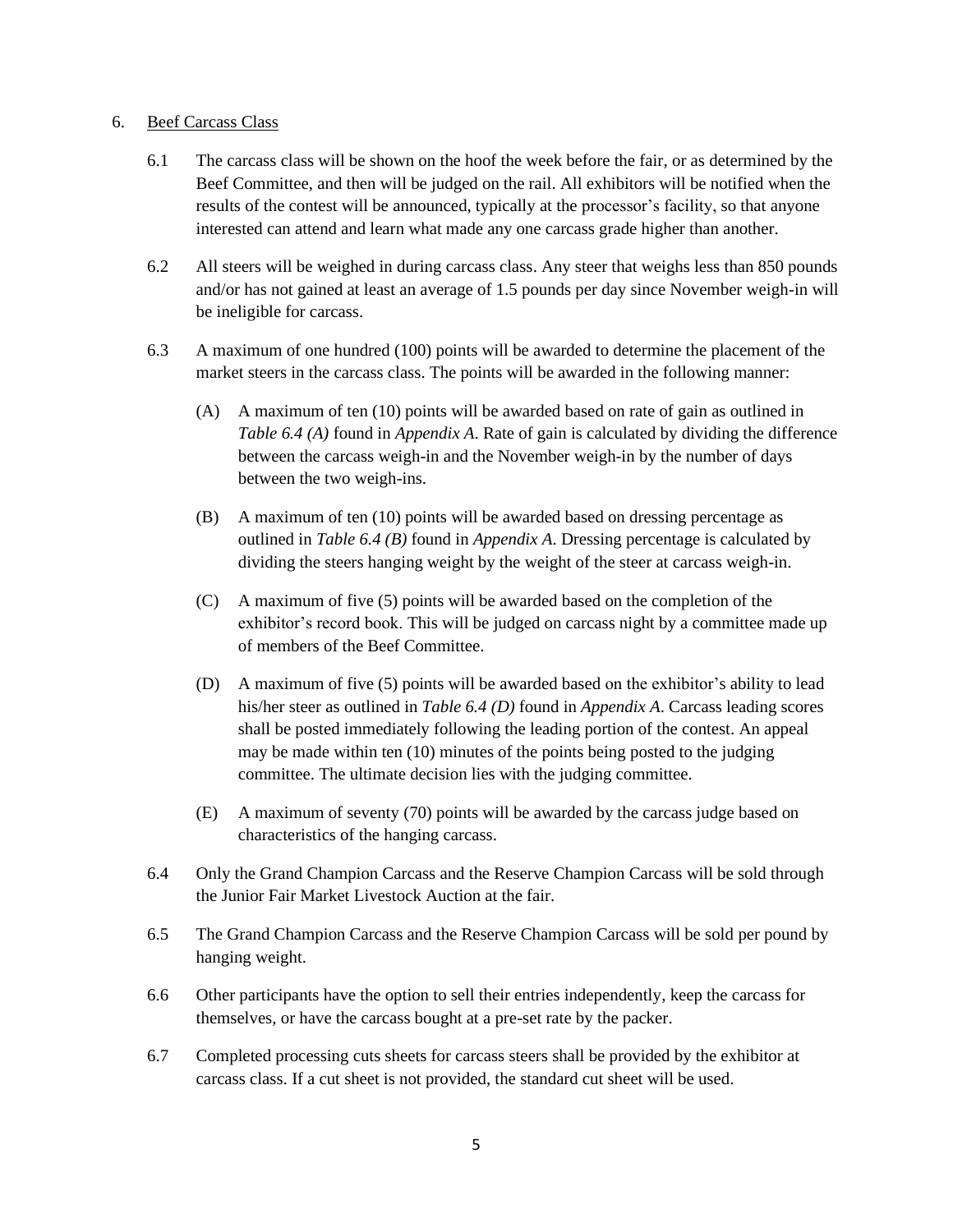#### 7. General Market Steer Fair Rules

- 7.1 All market steer project exhibitors are strongly encouraged to have personal liability insurance for the time the beef project is at the fair.
- 7.2 Proper precautionary measures while handling or being around all livestock at the fair must be followed. This would include but is not limited to refraining from lying with the livestock, riding the livestock, and walking the livestock into other areas of the fairgrounds. The ultimate goal is to prevent injury to the exhibitors and anyone else around when these events are taking place. *(10/2011)*
- 7.3 There will be no electrical "shock" devices used on any Junior Fair beef projects (*Fair Board Policy Development Committee, May 2004*).
- 7.4 All steers must be dry for fair weigh-in. Any questions about the exhibitor's steer's weight must be addressed while the steer is still in the weighing area. A steer may be re-weighed a single time as long as it has not left the weighing area. The second weight will be the final weight for the steer.
- 7.5 Each steer participating in the Portage County Junior Fair Market Steer Project Area must have gained at least 1.5 pounds per day to be eligible for exhibit, show and sale at the fair. If a steer falls short of the mandatory rate of gain, the steer's eligibility will be decided by the beef committee based on the steer's perceived degree of finish. *(10/2008)*
- 7.6 Only the designated person will set steers up for the hip height measurement.
- 7.7 In the event a steer appears uncontrollable or hostile, the Beef Committee has the authority to appoint a committee of four (4) members, preferably non-showing parents, to determine a steer to be uncontrollable. Further, this committee advises the Junior Fair exhibitor and the exhibitor's family that the steer will be sent home or tied to the rail based on the severity of the uncontrollability as determined by this committee. *(10/2004)*
- 7.8 All steers must be photographed by the committee photographer with the market steer exhibitor on the designated date during the fair established by the committee. If the picture is refused, the steer will be sold with the market steer exhibitor receiving only up to market price (as determined by the Sale Committee the day of the Market Steer Sale) with any money above market price being donated to the Portage County Junior Fair Market Livestock Scholarship Fund. *(10/2001)*
- 7.9 Champions must be penned in the proper designated stall (Champion/Reserve Champion pens) by 9 a.m. the morning after the Market Show and remain stalled there until the end of the fair or the steer will be sold with the market steer exhibitor receiving only up to market price (as determined by the Sale Committee the day of the Market Steer Sale) with any money above market price being donated to the Portage County Junior Fair Market Livestock Scholarship Fund. *(10/2011)*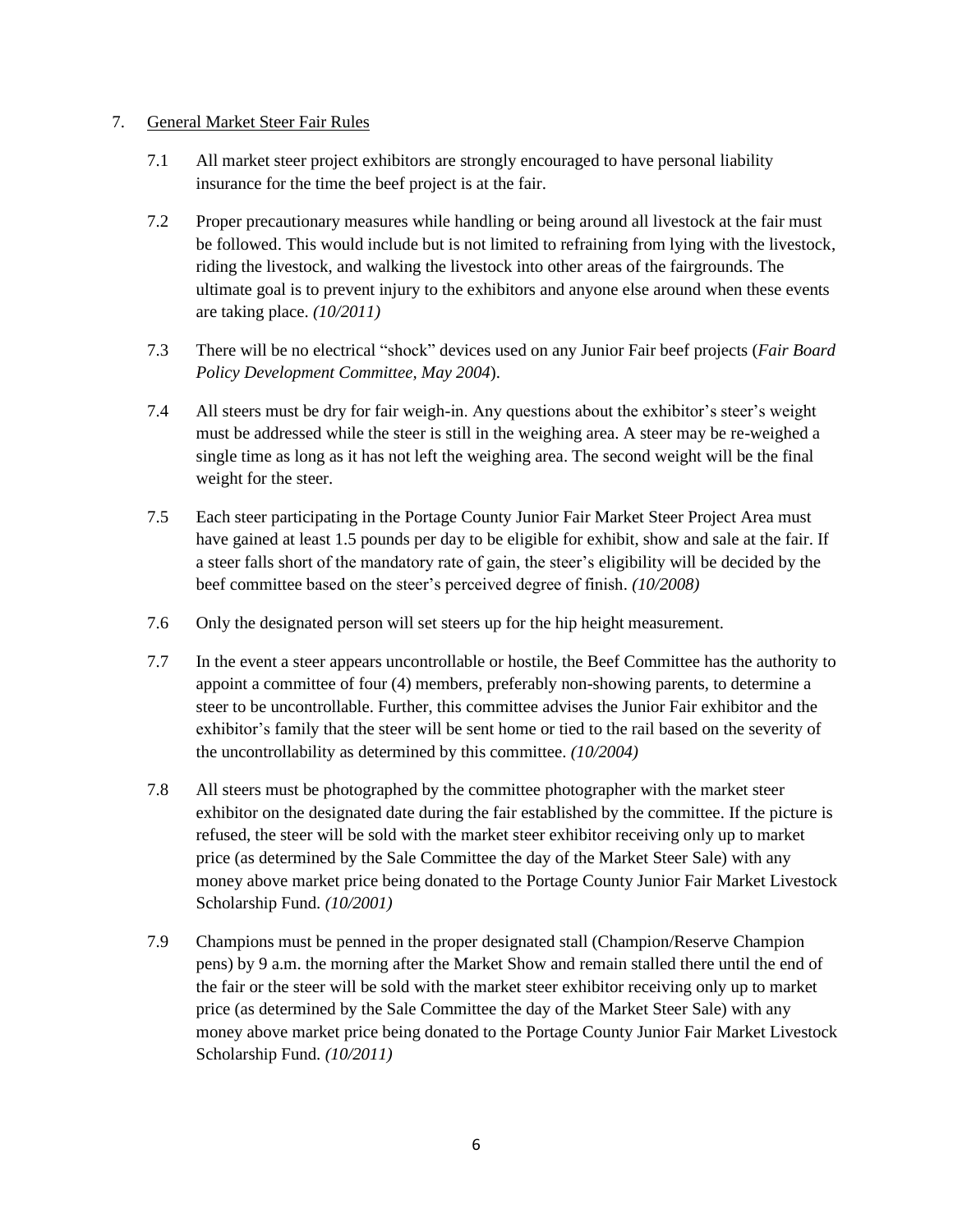- 7.10 No generators along the Hamilton Arena are to be run while a show is in progress in the Hamilton Arena.
- 7.11 Market steer project exhibitors are not permitted to show or sell their steer with a nose ring in the market steer. At the discretion of the Beef Committee, a nose ring may be used to take the market steer to the rail or sale ring.

#### 8. Market Steer Fitting and Grooming

- 8.1 Steers are the market steer project exhibitor's responsibility to fit and groom at the fair.
- 8.2 After arrival at the fairgrounds, each market steer project exhibitor who has shown steers for two years or more must groom his/her own animal. They can, however, seek the advice of current Portage County junior fair beef exhibitors.
- 8.3 First or second year market steer project exhibitors can be assisted by the exhibitor's parents, Junior Fair club advisors, Junior Fair exhibitors or an appointed helper assigned by the Beef Committee.
- 8.4 The market steer project exhibitor must be present and actively involved in the grooming of his/her project animal.
- 8.5 Professional groomers are not permitted to help any market steer project exhibitor.
- 8.6 In the event any of the above fitting and grooming rules are violated, the following procedure will be followed:
	- (A) A warning will be issued by three (3) members of the Beef Committee, including an advisor from the exhibitor's club, an advisor from another club, and a member of the Beef Committee.
	- (B) If the warning is not taken, the exhibitor's steer will be sold with the market steer exhibitor receiving only up to market price (as determined by the Sale Committee the day of the Market Steer Sale) with any money above market price being donated to the Portage County Junior Fair Market Livestock Scholarship Fund.
	- (C) Chain of communication for analyzing penalty will be as follows:
		- (i) Talk to all parties involved. Issue warning.
		- (ii) If the warning is not taken, the exhibitor's steer will be sold with the market steer exhibitor receiving only up to market price (as determined by the Sale Committee the day of the Market Steer Sale) with any money above market price being donated to the Portage County Junior Fair Scholarship Fund.
- 8.7 Grooming chute location will be determined by Junior Fair exhibitor seniority, with the final decision made by the Beef Committee.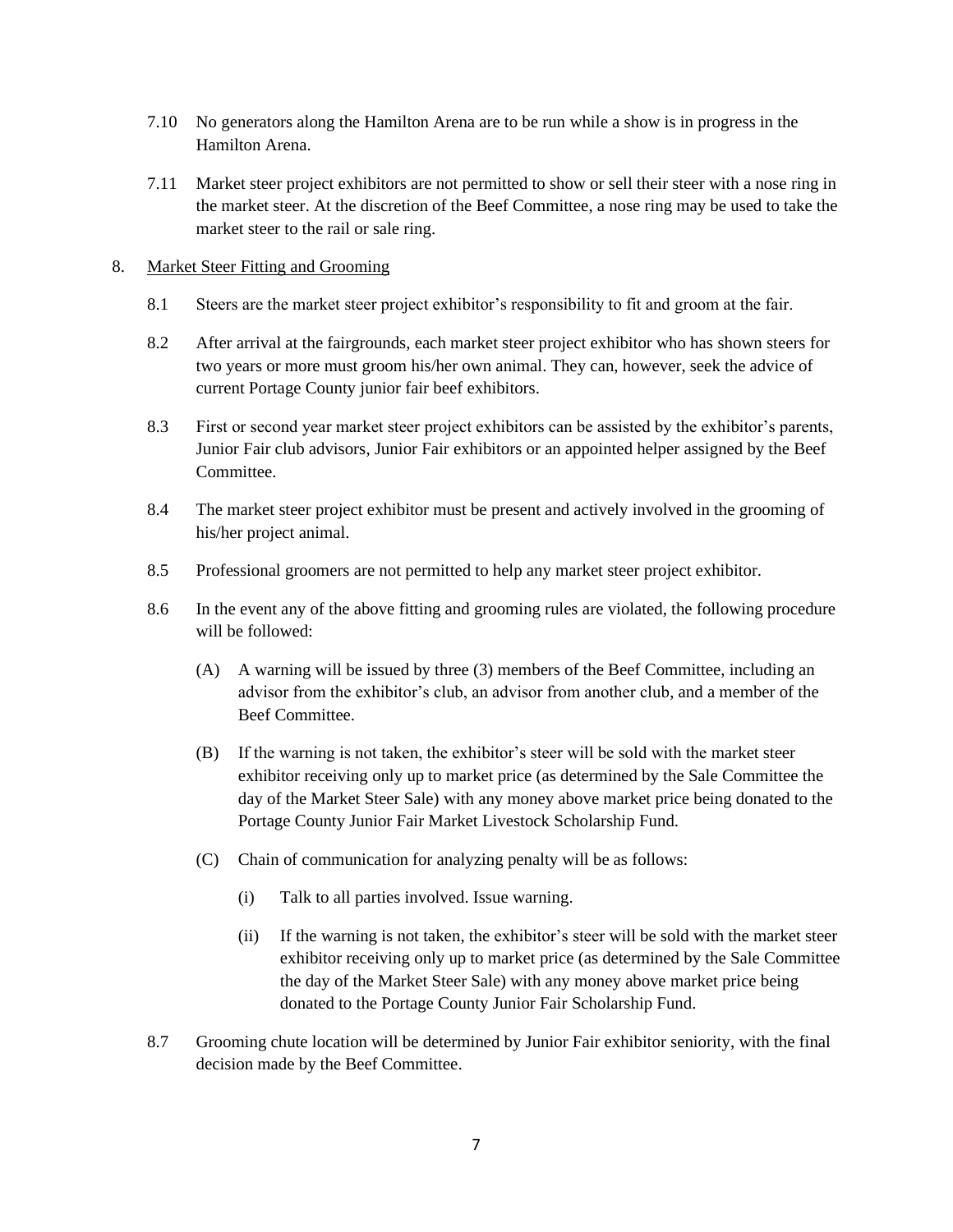- 8.8 Each Junior Fair exhibitor may bring one (1) grooming chute. If an exhibitor has two (2) steers at the fair he/she may bring two (2) grooming chutes to the fair as long as the exhibitor receives permission from the Beef Committee prior to the start of the fair. The number of grooming chutes may be modified by the Beef Committee as needed to accommodate space issues.
- 8.9 Each Junior Fair exhibitor may have an area up to 75 square feet to be used for the exhibitor's grooming chute. A free standing (EZ-Up style) tent may be setup in the exhibitor's grooming chute location as long as the exhibitor's do not violate the maximum area of 75 square feet per grooming chute. For example, two exhibitors may share a 12 foot by 12 foot (144 square feet) tent and still be in compliance as the combined allowable area for two chutes is 150 square feet. Tents with sides may not be used. Maximum area per grooming chute may be modified by the Beef Committee as needed to accommodate space issues.
- 8.10 All blowers used in the Junior Fair beef area must have grounds in their cords.
- 9. Market Steer Showmanship Class
	- 9.1 All Junior Fair Market Beef exhibitors must show their own animal. This includes grooming and show preparations. The guidelines for grooming for this show are as outlined in *Section 8*.
	- 9.2 The classes for showmanship will be determined in the following manner:
		- (A) Beginner's Class will be comprised of first year exhibitors only. The class may be divided depending on the number of first year exhibitors at the discretion of the Beef Committee. All first year exhibitors are then eligible to show again in their proper age classes.
		- (B) Age classes are divided by year of birth in order to get classes with ideally no more than eight participants per class. The class divisions may change on a yearly basis. The Champion of Champions winner from the previous year will only compete in the Champions of Champions class, not in his/her age class. After one year of competing in only the Champions of Champions class, the market steer exhibitor will return to his/her age class, provided he/she did not win Champion of Champions that year as well.
		- (C) Champions of Champions Class includes the first place winner of each of the age classes (beginner's class is not included) from the current year as well as the previous year's age class winners and the Champion of Champions winner from the previous year. This class may be divided into small groups, at the discretion of the Beef Committee, advisors and the judge, with a number of the top individuals from each smaller group competing for the Champion of Champions title.
	- 9.3 Winners of the age classes advance to the next age class the following year. If they do not win in that age class, they return to their own age class.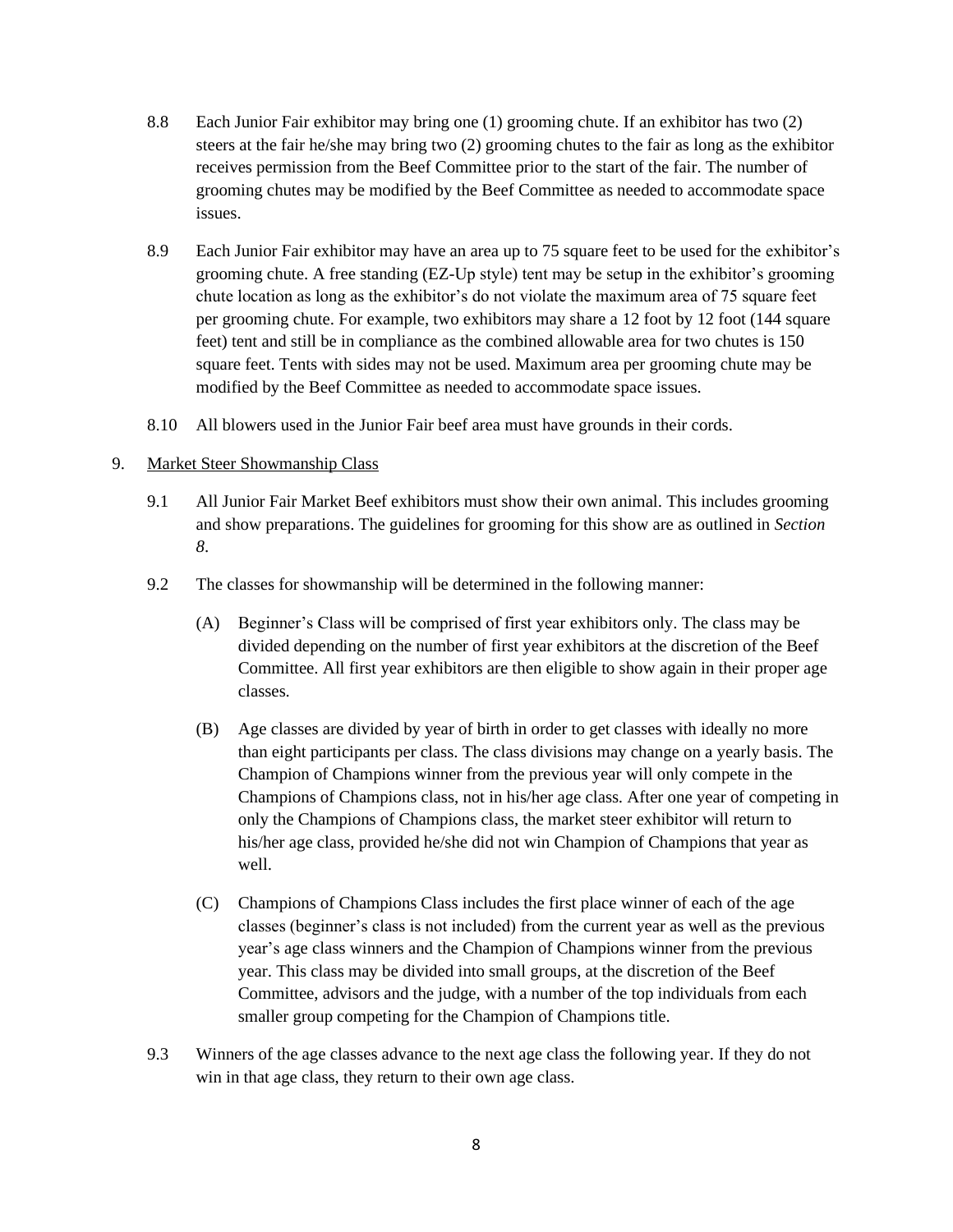9.4 In the event an exhibitor's animal dies, the committee will make the decision as to which animal this exhibitor may show in this class if the exhibitor wishes to participate. This includes grooming of the animal.

#### 10. Market Steer Class

- 10.1 The number of classes will be determined by the Beef Committee at the fair weigh-in. Steers shall be divided into classes with no more than 10 steers per class.
- 10.2 Market steer project exhibitors must show their own project animal. In the event that the exhibitor has two steers in the same class, only another Portage County Junior Fair beef project exhibitor may show the second animal.
- 10.3 A total of three (3) or more market steers are needed before a purebred will be accepted for a class designation. Exceptions to this rule will be made by a majority vote at a Beef Committee meeting when necessary.
- 10.4 Once an animal has been determined to be a purebred or crossbred at November weigh-in, it will remain as a purebred or crossbred, unless the committee recognizes the need for a change. Breed standards will be followed in determining a purebred. All steers must follow breed association percentages in order to qualify for breed classes. Current percentages may be obtained by contacting the respective breed association. *(6/2009)*
- 10.5 If there are a total of three (3) or more purebred market steers that do not fall into a purebred market class in any given year then an All Other Breeds (AOB) will be formed. The AOB Class will be comprised of purebred animals, not low percentage. *(11/2007)*
- 10.6 If more than ten (10) crossbred market steers are brought to the fair, crossbred classes will be divided first by hip height and then by weight for uniform class sizes in the following manner.
	- (A) After fair weigh-in all crossbred steers will be sorted by measured hip-height, from shortest to tallest. Then, each group of steers with the same measured hip-height will be again sorted based on weight, from lightest to heaviest.
	- (B) The number of desired crossbred classes will be determined so that the number of crossbred steers is divided as evenly as possible. Considerations will be made to try and mimic the average number of steers in the purebred classes.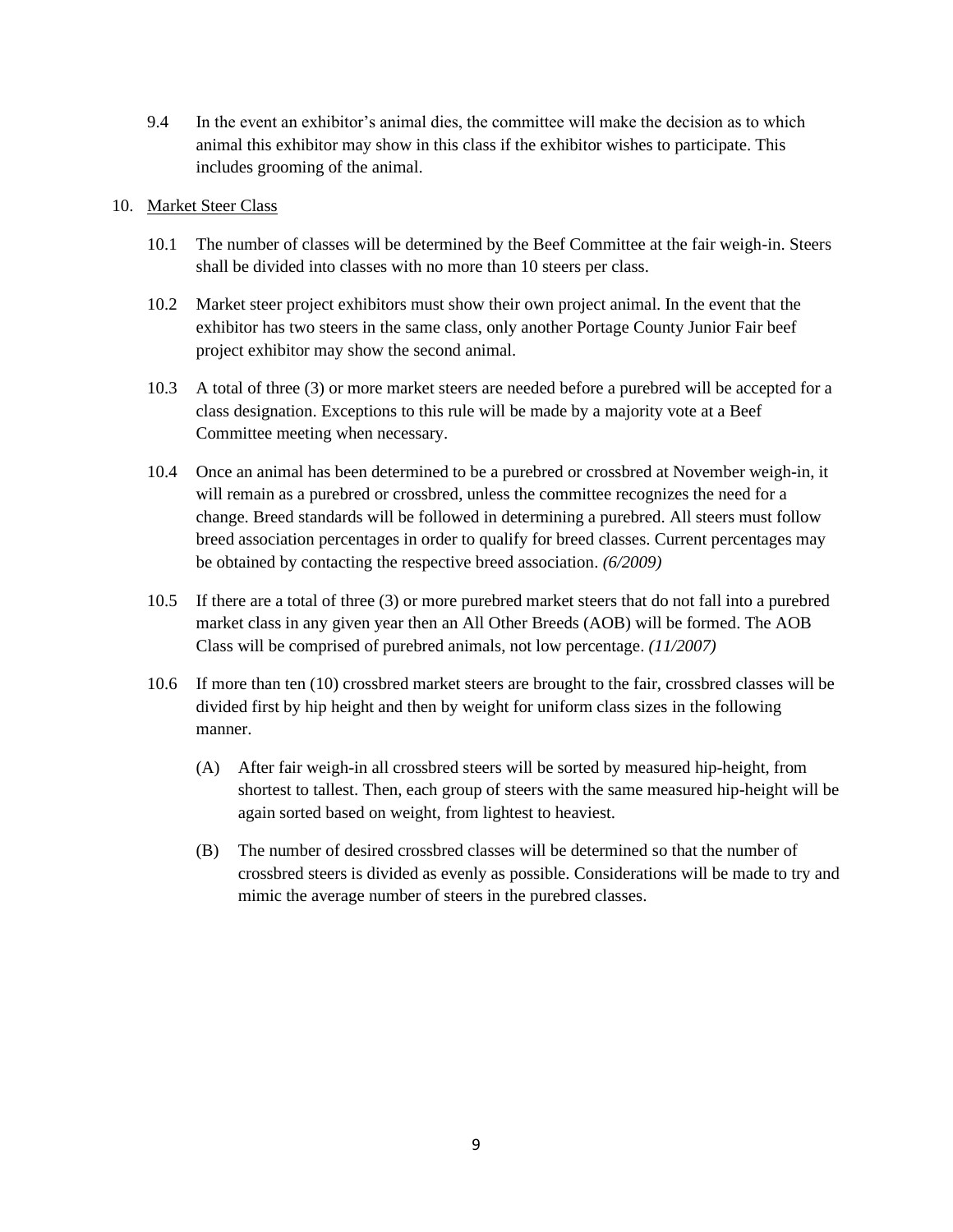- (C) In some cases, the crossbred steers may not be able to be divided so that each class has the same number of steers. In these situations, the crossbred classes with an additional crossbred market steer will be determined as outlined below.
	- (i) If there are an odd number of crossbred classes, the first class to be given an additional steer shall be the middle measured hip-height class. If more additional steers remain they will then be added to the class shorter than the center class, then the class taller than the center class, followed by the class two (2) classes shorter than the center class and so on until all additional steers are accounted for.
	- (ii) If there are an even number of crossbred classes, the first class to be given an additional steer shall be the shorter measured hip-height class of the two center classes. If more additional steers remain, they will then be added to the taller of the two center classes, followed by the class shorter than the first class with an additional steer and so on until all additional steers are accounted for.
- 10.7 If more than ten (10) market steers of a given purebred are brought to the fair, the purebred classes will be divided in the same manner as the crossbred classes described in *Rule 10.6*.
- 10.8 The procedure for selecting the top five (5) crossbred market steers will be as follows: All class winners from the crossbred classes enter the ring. From these steers, the judge will select the Grand Champion Crossbred market steer. Once the Grand Champion Crossbred animal is selected the second place animal of that class is asked to enter the ring to be evaluated for Reserve Grand Champion Crossbred animal. This process continues until the top five crossbred animals are placed.
- 10.9 The procedure for selecting the top five (5) overall animals will be as follows: All of the respective Breed Class Grand Champions and the Crossbred Champion enter the ring. From these animals, the judge selects the Overall Grand Champion animal. Once the Overall Grand Champion animal is selected, the Reserve Grand Champion animal (breed or crossbred) is asked to enter the ring for evaluation for Reserve Grand Champion Overall. This process continues until the top five overall animals are placed.

#### 11. Portage County Market Steer Born and Bred Class

- 11.1 The market steer must have been born in Portage County, Ohio to be eligible to be shown in this class.
- 11.2 All steers will be shown in the same class.
- 11.3 The Born and Bred Class will show during the market steer show on following the last crossbred class, prior to the final drive. These steers will also show in their regular market classes. *(11/2008)*
- 11.4 The steer must be shown by the Portage County Junior Fair exhibitor/owner or another Portage County Junior Fair exhibitor if the exhibitor /owner has two steers in the same class.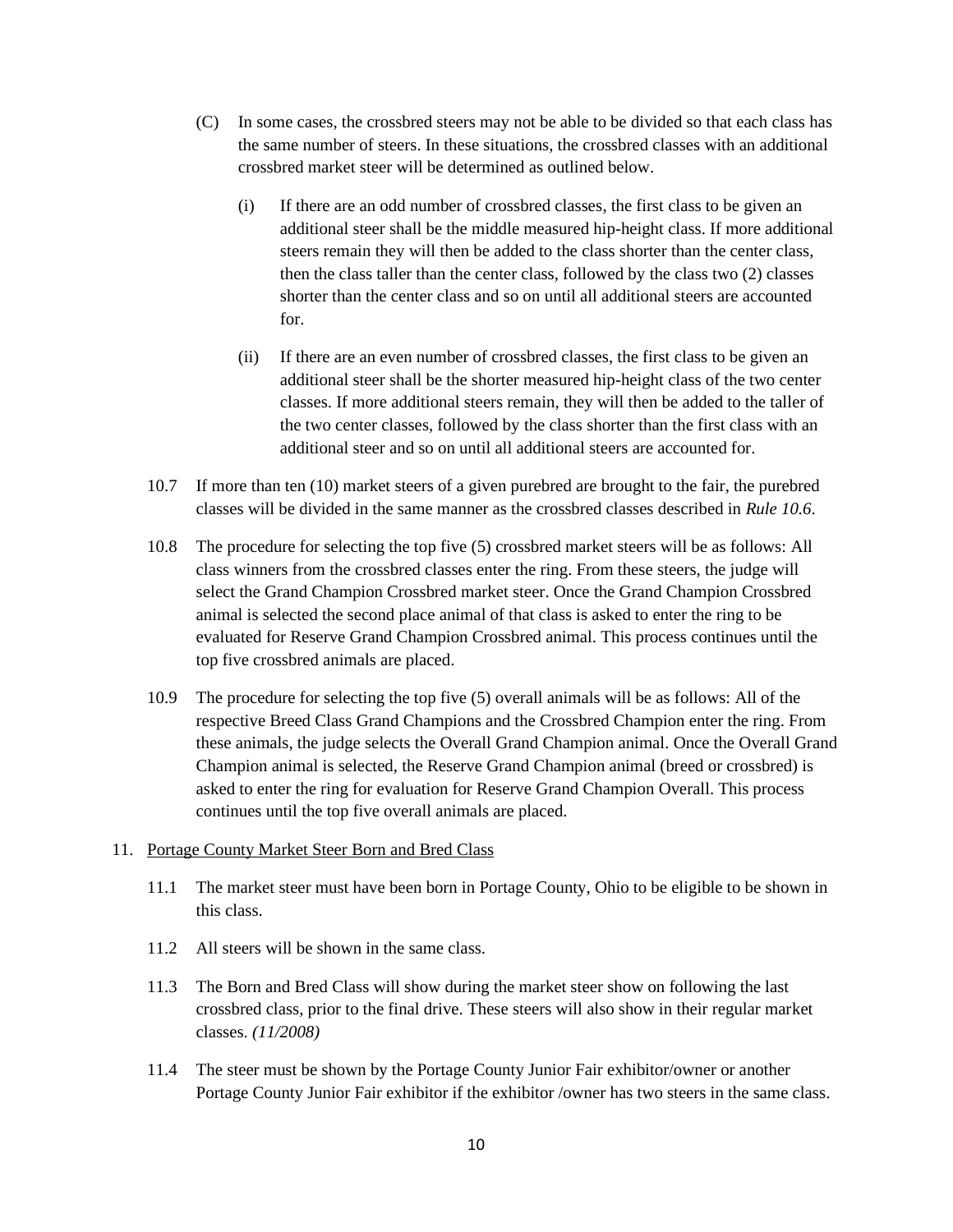- 11.5 All entries in the Portage County Born and Bred Class will be judged and placed. Only the top two entries will receive recognition in the sale bill. *(9/2009)*
- 12. Market Steer Project Champion
	- 12.1 There will only be one Project Champion.
	- 12.2 The market steer an exhibitor shows in showmanship class will be designated as that exhibitor's project market steer.
	- 12.3 An exhibitor's project market steer must be shown by the market steer's Junior Fair exhibitor in showmanship and market class in order to be eligible for project champion.
	- 12.4 Project Champion will be determined according to the following points system:
		- (A) A maximum of 120 points will be awarded based on an exhibitor's skill-a-thon score for each age grouping. The skill-a-thon is a test of an exhibitor's knowledge about market steers typically held about a month before the fair.
		- (B) A maximum of 80 points will be awarded based on the exhibitor's placement in showmanship class according to the following schedule.

| (i) | 1 <sup>st</sup> Place | 80 points |
|-----|-----------------------|-----------|
|     | 2 <sup>nd</sup> Place | 78 points |
|     | 3rd Place             | 75 points |
|     | 4 <sup>th</sup> Place | 71 points |
|     | 5 <sup>th</sup> Place | 66 points |
|     | All Others            | 60 points |

- (ii) Judge to place five places in Champion of Champions Class in order to give those who are only able to show in this class an equal chance of gaining showmanship points. Points will not be added to anyone who has already received showmanship points in an earlier age division.
- (C) A maximum of 80 points will be awarded based on the exhibitor's project steer's placement in market class according to the following schedule.

| (i) | 1 <sup>st</sup> Place | 80 points |
|-----|-----------------------|-----------|
|     | 2 <sup>nd</sup> Place | 78 points |
|     | 3rd Place             | 75 points |
|     | 4 <sup>th</sup> Place | 71 points |
|     | 5 <sup>th</sup> Place | 66 points |
|     | All Others            | 60 points |

(D) If two or more exhibitors are tied for Project Champion after Market Class placement, the market steer judge will ask the tied exhibitors questions to break the tie and award a Project Champion.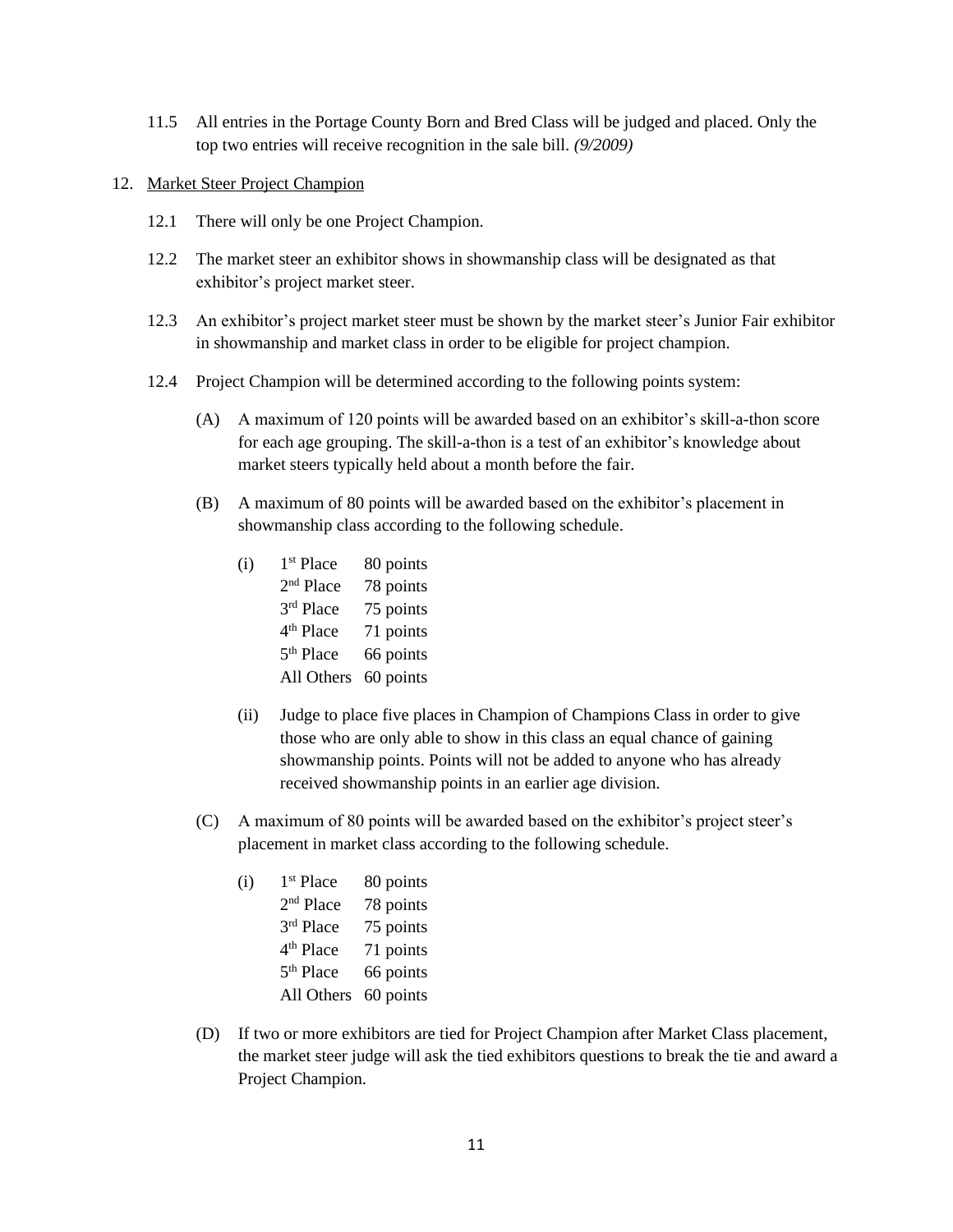#### 13. Market Steer Sale

- 13.1 All Junior Fair Exhibitors in Market projects are expected to exhibit and sell their own animals. Exhibitors must be present to show in their market or showmanship class in order to be eligible to sell. Another Portage County Jr. Fair Exhibitor within the same species may show in the market class or in the sale, but not both. Any Jr. Fair Market Exhibitor that will miss either market show or sale must submit a form to the Sr. Fair Board Market Livestock Committee for review. Sr. Fair Board Market Livestock Committee decision is final. If form is not submitted and the show or sale is missed the exhibitor will be paid market price. The remainder of their market proceed check will be donated to the Jr. Fair Market Livestock Sale Scholarship Fund.
- 13.2 Each Junior Fair exhibitor may sell a maximum of two (2) market animal units of one species, and one (1) market animal unit each of two other species; hereafter, referred to as the 2-1-1 Rule.
	- (A) Limitation of the species number of market animals each Junior Fair exhibitor may sell through the Portage County Junior Fair Market Livestock Sale are stipulated by the individual Junior Fair species committees and cannot exceed the 2-1-1 Rule.
	- (B) If a Junior Fair exhibitor is found to have violated the 2-1-1 Rule, that Junior Fair exhibitor will forfeit the proceeds from their highest selling market animal unit. Those forfeited proceeds will be placed into the Portage County Junior Fair Market Livestock Scholarship Fund.
	- (C) Grand and Reserve Champion carcasses will sell exclusive of the 2-1-1 Rule.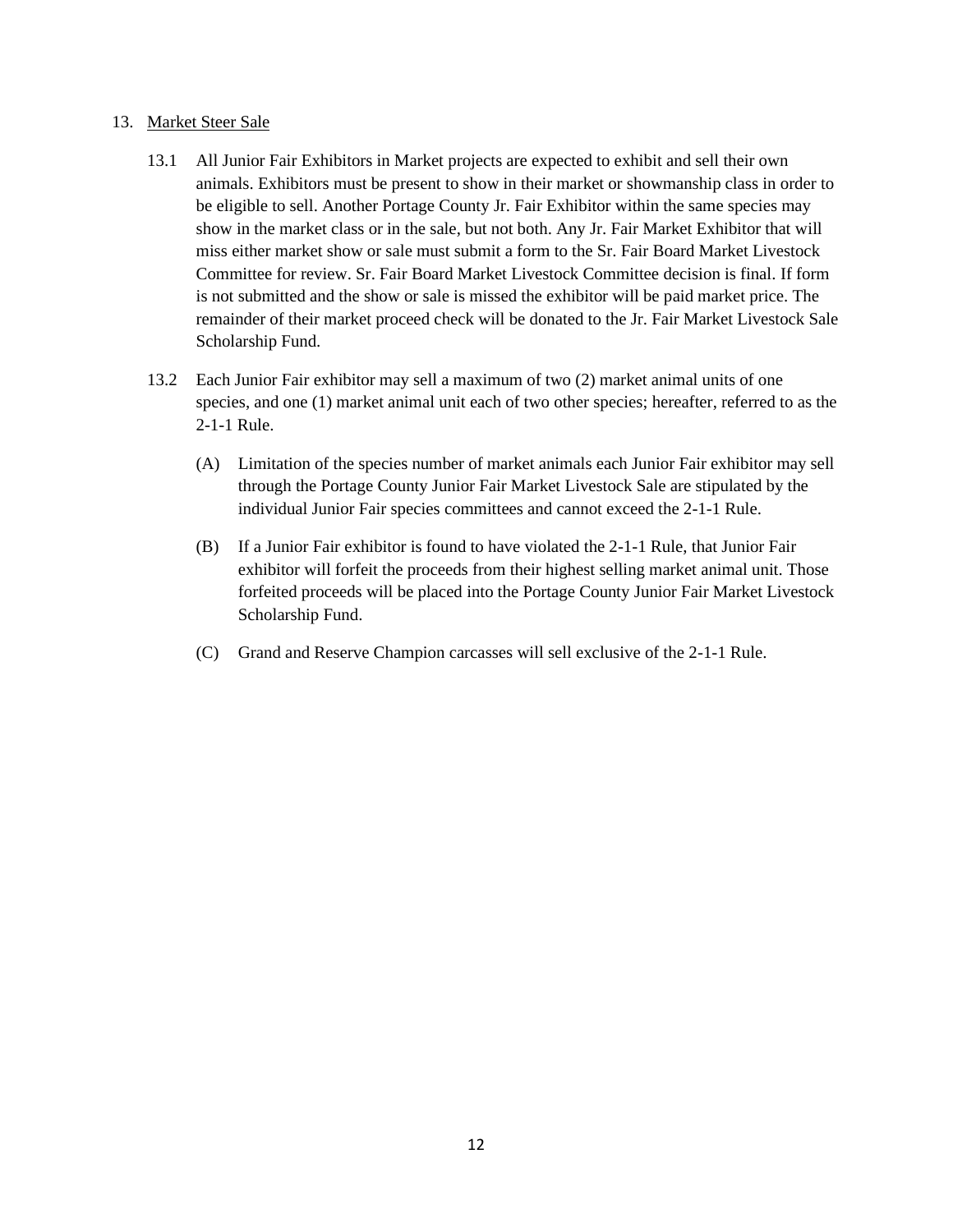- 13.3 The following is the Market Sale Order established by the Beef Committee: Grand Champion Carcass Reserve Grand Champion Carcass Grand Champion Steer Reserve Grand Champion Steer Project Champion Steer Third Place Overall Fourth Place Overall Fifth Place Overall Remaining Breed Champions Remaining Breed Reserve Champions Remaining First Place Class Winners Remaining Second Place Class Winners Remaining Third Place Class Winners Remaining Fourth Place Class Winners Ect. Feeders (as determined by the market judge) sell last
- 13.4 A promotional sale picture will be taken with the buyer for the top selling market steers. This promotion picture will be given to the buyer once developed. The buyer also may take the banner won by the market steer after the market sale for promotional purposes.

#### 14. Beef Breeding Exhibition and Entry

- 14.1 All Portage County Junior Fair beef breeding project exhibitors must be enrolled in a beefbreeding project by the June 1<sup>st</sup> deadline.
- 14.2 Junior Fair beef breeding project exhibitors must register and pay their open class entry fees to the Portage County Randolph Fair Open Class Beef Department in order to exhibit and reserve proper stall space by the deadline established for open class animal entries set by the Portage County Randolph Senior Fair Board. *(10/2006)*
- 14.3 Junior Fair beef breeding project members must be 8 years old and in third grade or 9 years of age or older and under 19 years of age on January 1<sup>st</sup> of the year in which they will exhibit.
- 14.4 All Junior Fair beef breeding project exhibitors must be in possession of their project(s) by the  $15<sup>th</sup>$  of April of the year of exhibition or when the animal is born, whichever is later. The project must be in the daily care of the exhibitor and housed at the exhibitor's premises. A beef breeding project may be housed somewhere other than the owner's premise at the discretion of the Beef Committee. A written request is required and must be approved on or before the  $15<sup>th</sup>$  of April of the year of exhibition.

#### 15. Beef Breeding General Fair Rules

15.1 All animals must be in place by 9:00 P.M. on the Monday night of the fair.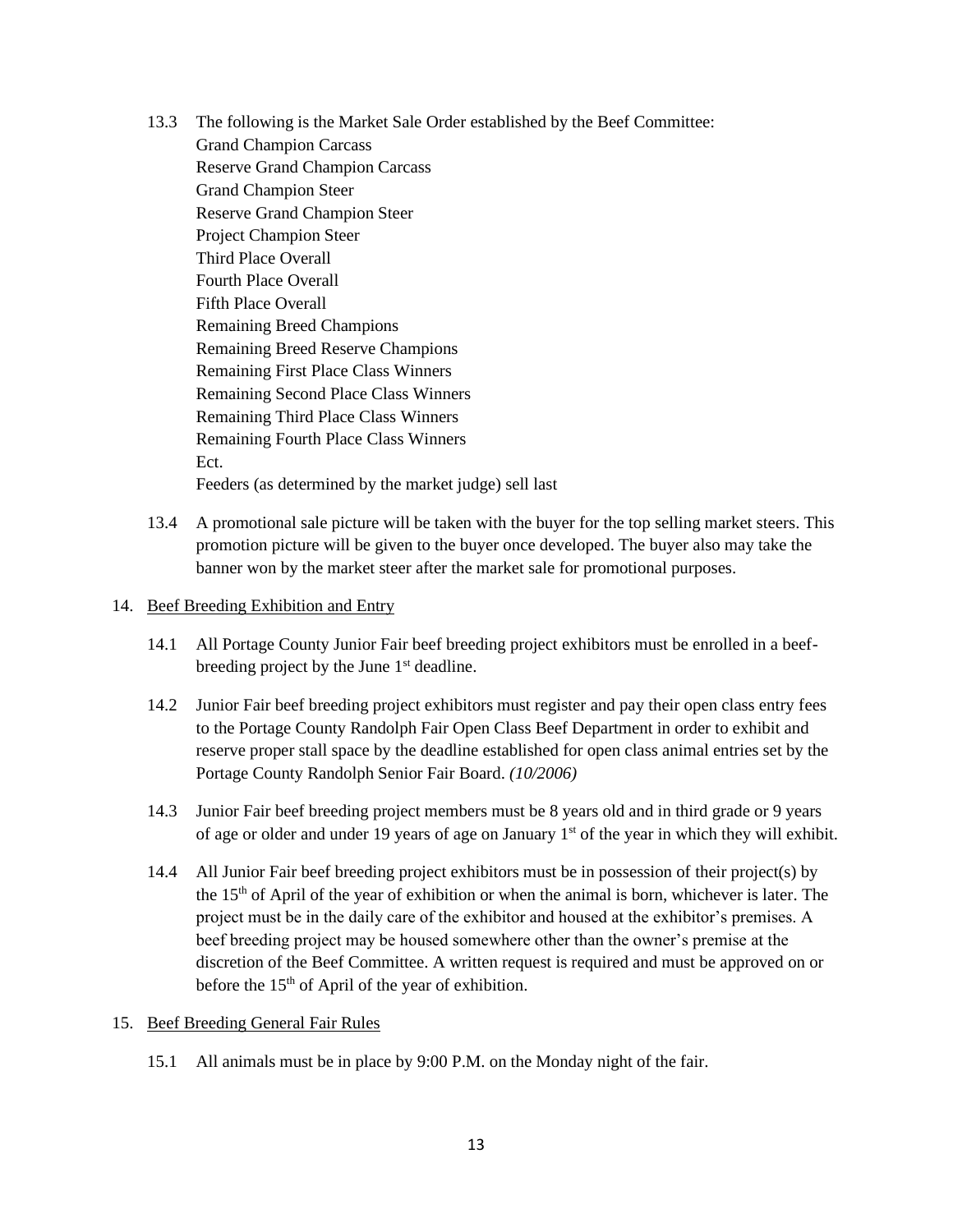- 15.2 Bulls for exhibition in the Junior Fair beef breeding show must be born in the year that they will be shown at the fair.
- 15.3 When a heifer or bull entered for exhibition becomes aggressive at the fair, the decision on whether the Junior Fair exhibitor will be permitted to take the animal into the ring for show will be up to the Junior Fair beef committee, in accordance with *Rule 7.7*.
- 15.4 All beef breeding project Junior Fair participants will be required to exhibit good sportsmanship at all times.
- 15.5 No decorations, tack boxes, animals and/or equipment may be removed on Sunday before the time established by the Fair Board and found in the current year's fair book.

#### 16. Beef Breeding Fitting and Grooming

- 16.1 No professional groomers or fitters are allowed to groom animals of Junior Fair beef breeding exhibitors at the fair.
- 16.2 Beef breeding exhibitor's parents, Junior Fair club advisors, and/or fellow Portage County Junior Fair beef breeding exhibitor's will be able to help first and second year beef breeding exhibitors groom their project(s).
- 16.3 Third or above year beef breeding project exhibitors may have help from a Junior Fair club advisor or other Portage County Junior Fair beef breeding project exhibitor(s) in grooming their project(s).

#### 17. Beef Breeding Classes

17.2 All entries within each age group show together regardless of breed designation.

#### 18. Beef Breeding Showmanship

- 18.1 All entries show together.
- 18.2 All junior fair beef breeding exhibitors must show their own animal. This includes grooming and show preparations. The guidelines for grooming for this show are as outlined in *Section 16*.
- 18.3 In the event an exhibitor's animal dies, the committee will make the decision as to which animal this exhibitor may show in this class if the exhibitor wishes to participate. This includes grooming of the animal.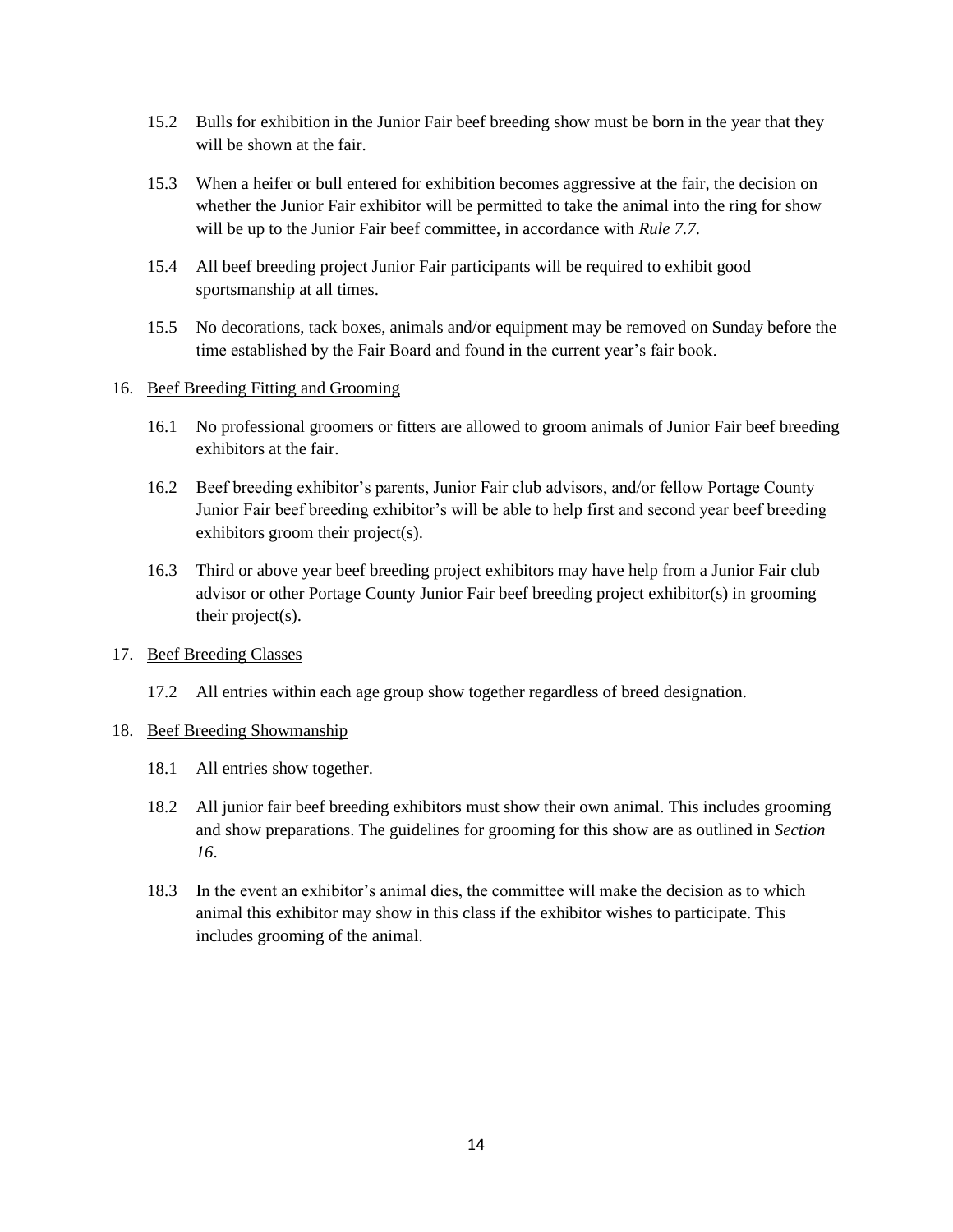## Appendix A

| Table $6.4(A)$ |  |  |  |
|----------------|--|--|--|
|----------------|--|--|--|

| Rate of Gain<br>(Ibs/day) | Points | Rate of Gain<br>(Ibs/day) | Points | Rate of Gain<br>(Ibs/day) | Points | Rate of Gain<br>(Ibs/day) | Points |
|---------------------------|--------|---------------------------|--------|---------------------------|--------|---------------------------|--------|
| 3.00                      | 10.00  | 2.72                      | 8.60   | 2.44                      | 6.40   | 2.16                      | 3.60   |
| 2.99                      | 9.95   | 2.71                      | 8.55   | 2.43                      | 6.30   | 2.15                      | 3.50   |
|                           |        |                           |        |                           |        |                           |        |
| 2.98                      | 9.90   | 2.70                      | 8.50   | 2.42                      | 6.20   | 2.14                      | 3.40   |
| 2.97                      | 9.85   | 2.69                      | 8.45   | 2.41                      | 6.10   | 2.13                      | 3.30   |
| 2.96                      | 9.80   | 2.68                      | 8.40   | 2.40                      | 6.00   | 2.12                      | 3.20   |
| 2.95                      | 9.75   | 2.67                      | 8.35   | 2.39                      | 5.90   | 2.11                      | 3.10   |
| 2.94                      | 9.70   | 2.66                      | 8.30   | 2.38                      | 5.80   | 2.10                      | 3.00   |
| 2.93                      | 9.65   | 2.65                      | 8.25   | 2.37                      | 5.70   | 2.09                      | 2.90   |
| 2.92                      | 9.60   | 2.64                      | 8.20   | 2.36                      | 5.60   | 2.08                      | 2.80   |
| 2.91                      | 9.55   | 2.63                      | 8.15   | 2.35                      | 5.50   | 2.07                      | 2.70   |
| 2.90                      | 9.50   | 2.62                      | 8.10   | 2.34                      | 5.40   | 2.06                      | 2.60   |
| 2.89                      | 9.45   | 2.61                      | 8.05   | 2.33                      | 5.30   | 2.05                      | 2.50   |
| 2.88                      | 9.40   | 2.60                      | 8.00   | 2.32                      | 5.20   | 2.04                      | 2.40   |
| 2.87                      | 9.35   | 2.59                      | 7.90   | 2.31                      | 5.10   | 2.03                      | 2.30   |
| 2.86                      | 9.30   | 2.58                      | 7.80   | 2.30                      | 5.00   | 2.02                      | 2.20   |
| 2.85                      | 9.25   | 2.57                      | 7.70   | 2.29                      | 4.90   | 2.01                      | 2.10   |
| 2.84                      | 9.20   | 2.56                      | 7.60   | 2.28                      | 4.80   | 2.00                      | 2.00   |
| 2.83                      | 9.15   | 2.55                      | 7.50   | 2.27                      | 4.70   | 1.99                      | 1.90   |
| 2.82                      | 9.10   | 2.54                      | 7.40   | 2.26                      | 4.60   | 1.98                      | 1.80   |
| 2.81                      | 9.05   | 2.53                      | 7.30   | 2.25                      | 4.50   | 1.97                      | 1.70   |
| 2.80                      | 9.00   | 2.52                      | 7.20   | 2.24                      | 4.40   | 1.96                      | 1.60   |
| 2.79                      | 8.95   | 2.51                      | 7.10   | 2.23                      | 4.30   | 1.95                      | 1.50   |
| 2.78                      | 8.90   | 2.50                      | 7.00   | 2.22                      | 4.20   | 1.94                      | 1.40   |
| 2.77                      | 8.85   | 2.49                      | 6.90   | 2.21                      | 4.10   | 1.93                      | 1.30   |
| 2.76                      | 8.80   | 2.48                      | 6.80   | 2.20                      | 4.00   | 1.92                      | 1.20   |
| 2.75                      | 8.75   | 2.47                      | 6.70   | 2.19                      | 3.90   | 1.91                      | 1.10   |
| 2.74                      | 8.70   | 2.46                      | 6.60   | 2.18                      | 3.80   | 1.90                      | 1.00   |
| 2.73                      | 8.65   | 2.45                      | 6.50   | 2.17                      | 3.70   |                           |        |